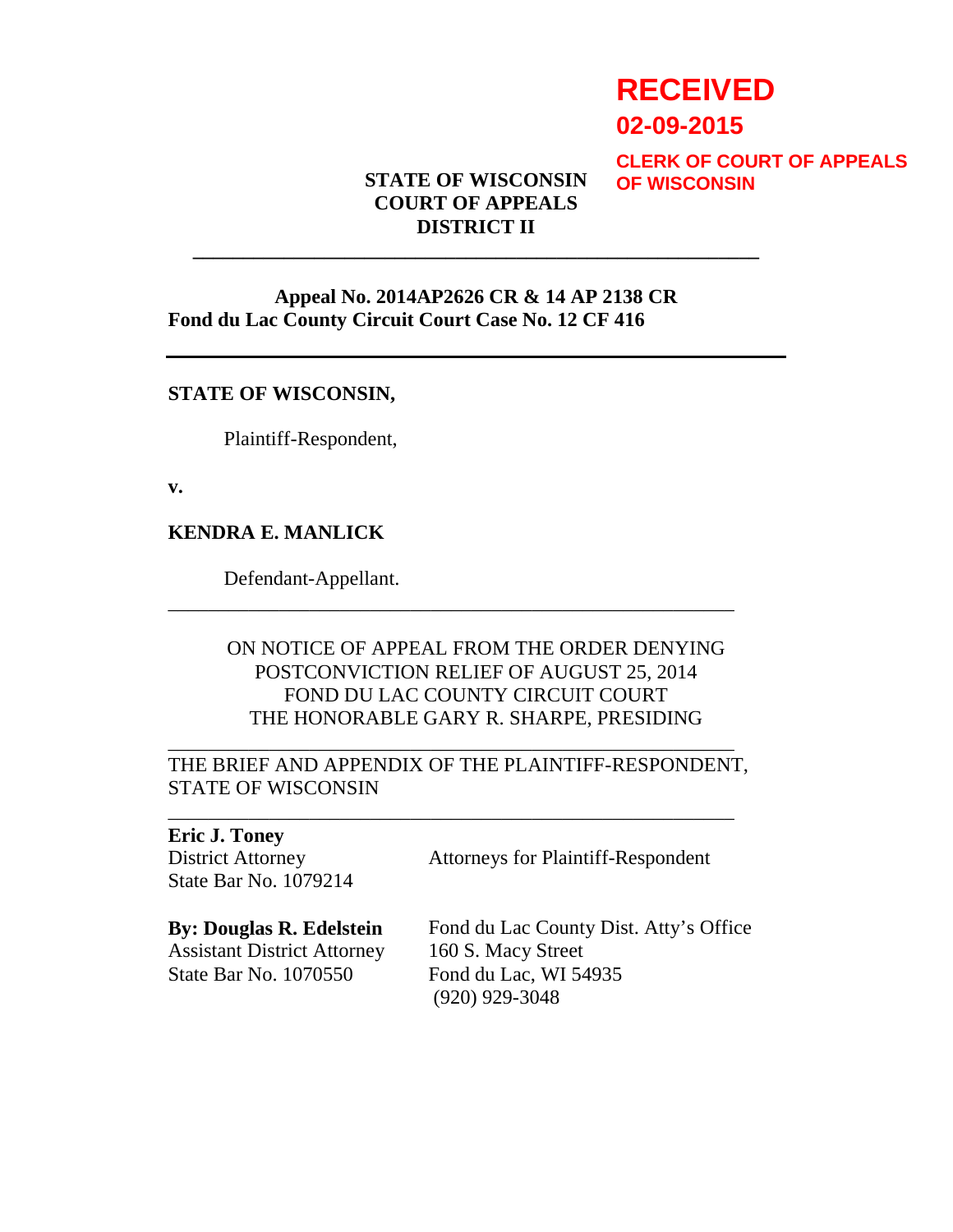# **TABLE OF CONTENTS**

| <b>Table of Contents</b>                       | $\mathbf{i}$  |
|------------------------------------------------|---------------|
| <b>Table of Authorities</b>                    | $\mathbf{ii}$ |
| I. Statement of Issues Presented for Review    | 1             |
| II. Statement on Oral Argument and Publication | 1             |
| III. Statement of the Case                     | 1             |
| IV. Argument                                   | 2             |
| V. Conclusion                                  | 9             |
| VI. Certifications                             | 10            |
| VII. Appendix                                  | 12            |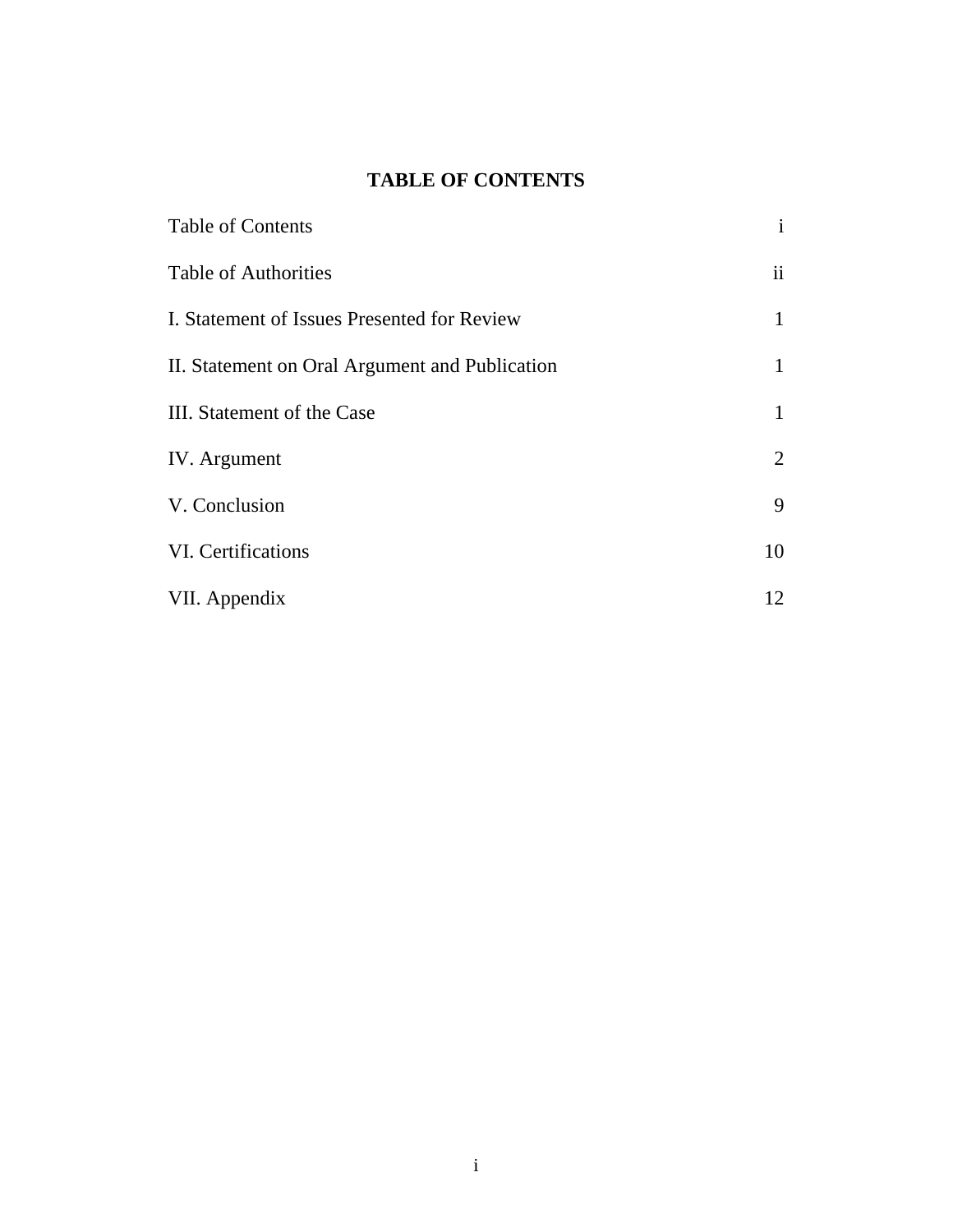# **TABLE OF AUTHORITIES**

### **Statutes & Constitutional Provisions Cited**

| Wis. Stat. $§ 961.571(1)b$                                           | 1,2,5,9 |  |
|----------------------------------------------------------------------|---------|--|
| Wis. Stat. $\S 971.30(2)(c)$                                         | $\tau$  |  |
| <b>Cases Cited</b>                                                   |         |  |
| <b>Payton v. New York, 445 U.S. 573, (1980).</b>                     | 3       |  |
| <b>Carroll v. United States, 267 U.S. 132, (1925).</b>               | 3       |  |
| Texas v. Brown, 460 US 730, (1983).                                  | 3,4     |  |
| <b>Brinegar v. United States, 338 U.S. 160, (1949).</b>              | 3       |  |
| <b>United States v. Cortez</b> , 449 U.S. 411, (1981).               | 3       |  |
| <i>Arizona v. Gant, 556 U.S. 332, (2009).</i>                        | 6       |  |
| <b>State v. Bies, 76 Wis. 2d 457, 251 N.W.2d 461, (Wis. 1977).</b>   | 6       |  |
| <b>State v. Velez</b> , 224 Wis.2d 1, 589 N.W.2d 9, (Wis.1999).      | $\tau$  |  |
| <b>State v. Bentley, 201 Wis.2d 303, 548 N.W.2d 50, (Wis.1996).</b>  | 7       |  |
| <b>Nelson v. State</b> , 54 Wis.2d 489, 195 N.W.2d 629, (Wis. 1972). | $\tau$  |  |
| <b>Strickland v. Washington, 466 U.S. 668, (1984).</b>               | 9       |  |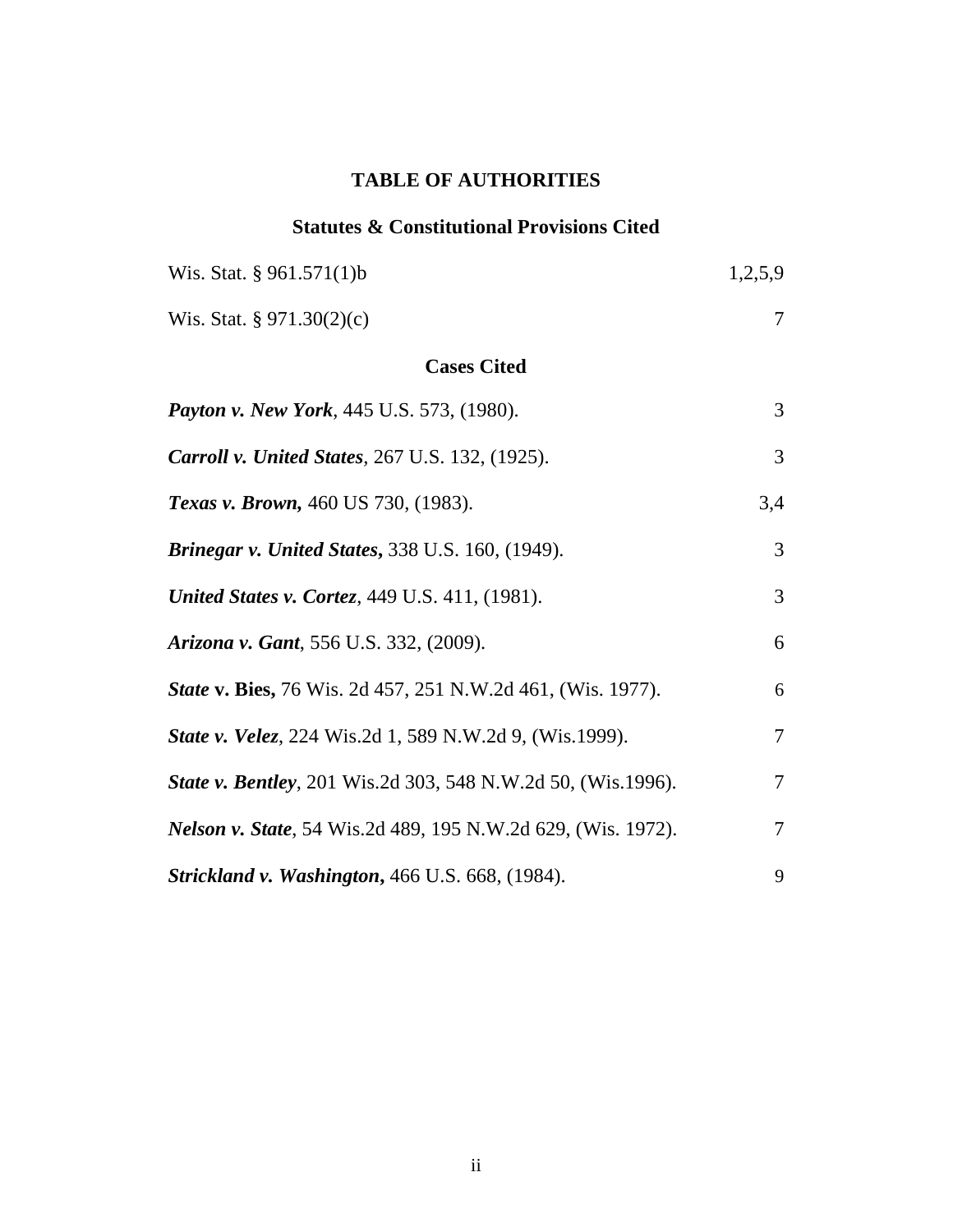#### **I. STATEMENT OF THE ISSUES PRESENTED FOR REVIEW**

1) Whether the August 18, 2012 search of Ms. Kendra Manlick's vehicle was unlawful?

Trial Court Answered: No.

2) Whether trial counsel's failure to argue Wisconsin Statute § 961.571(1)b prejudiced Ms. Manlick's case? Trial Court Answered: No.

#### **II. STATEMENT ON ORAL ARGUMENT AND PUBLICATION**

The Respondent is requesting neither publication nor oral argument, as this matter involves only the application of well-settled law to the facts of the case**.** 

#### **III. STATEMENT OF THE CASE**

The State of Wisconsin, Respondent, concurs with the Statement of the Case presented by Appellant, (hereinafter Ms. Manlick) and offers no further information.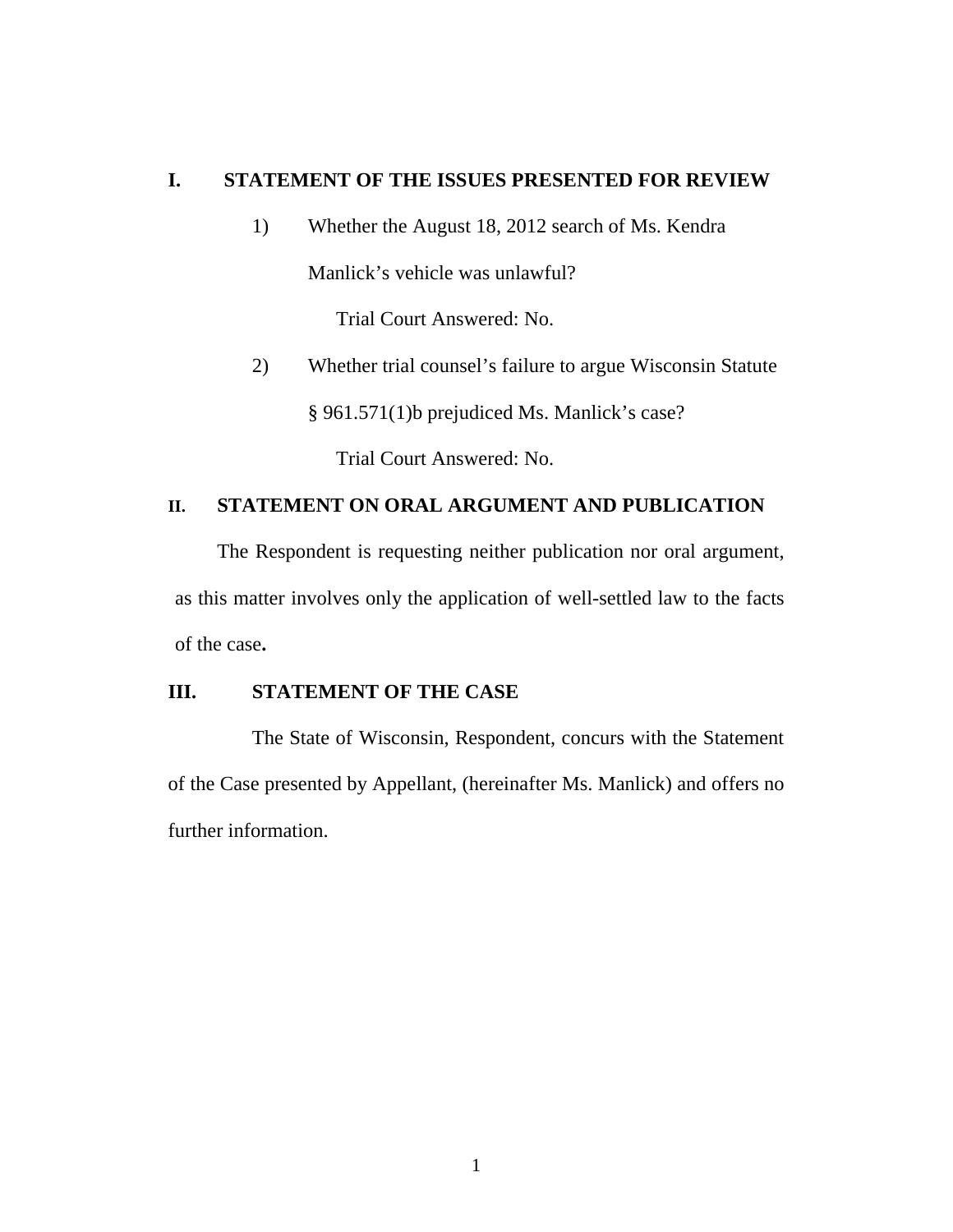#### **IV. ARGUMENT**

# **1) OFFICER RUCKER HAD PROBABLE CAUSE TO SEARCH THE VEHICLE**

The testimony produced at the August 13, 2013 motion hearing was sufficient to confirm that Officer Rucker had probable cause to search the vehicle in question. The facts known to Officer Rucker prior to the search of the vehicle which supported the basis of probable cause for the search included: a) the officer's knowledge of the use of hypodermic needles for individuals using opiates b) the fact the hypodermic needles were not maintained in a sterile environment and c) the fact that Officer Rucker had knowledge of Ms. Manlick's recent history of drug use. (A.App. 50). Ms. Manlick has correctly argued that hypodermic needles are explicitly excluded as drug paraphernalia for criminal penalties to apply pursuant to Wis. Stat. § 961.571(1)b; however in this case, the trial court correctly articulated sufficient facts to support the basis of probable cause to search the vehicle stemming from the plain view exception to the warrant requirement.

The plain view exception to the warrant requirement is a well-settled rule that notes that "objects such as weapons or contraband found in a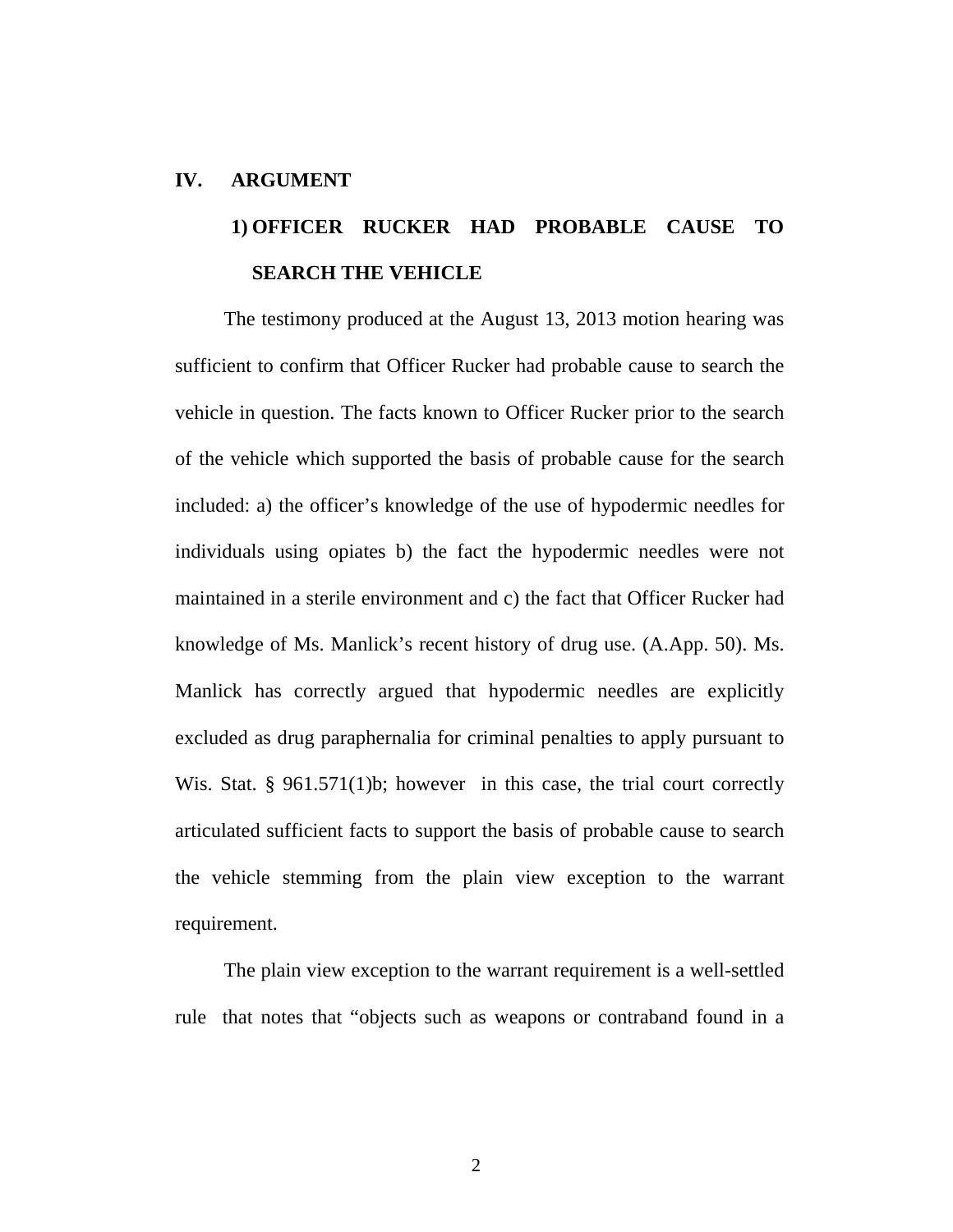public place may be seized by the police without a warrant. The seizure of property in plain view involves no invasion of privacy and is presumptively reasonable, assuming that there is probable cause to associate the property with criminal activity." *Payton v. New York*, 445 U.S. 573, 587 (1980). Probable cause is a flexible, common-sense standard that requires that the facts available to an officer would "warrant a man of reasonable caution in the belief," *Carroll v. United States,* 267 U.S. 132, 162 (1925), that certain items may be contraband or stolen property or useful of evidence of a crime; it does not demand any showing that such a belief be correct or more likely true than false. See *Texas v. Brown* 460 US 730,742 (1983). All that is required is a "practical, nontechnical" probability that incriminating evidence is involved. See Id. (citing *Brinegar v. United States*, 338 U.S. 160, 176 (1949)).

Moreover, in *Texas v. Brown*, the United States Supreme Court has added that "particularized suspicion", is equally applicable to the probable cause requirement, noting:

"The process does not deal with hard certainties, but with probabilities. Long before the law of probabilities was articulated as such, practical people formulated certain common-sense conclusions about human behavior; jurors as factfinders are permitted to do the same—and so are law enforcement officers. Finally, the evidence thus collected but be seen and weighed not in terms of library analysis by scholars, but as understood by those versed in the field of law enforcement." See Id. Citing *United States v. Cortez*, 449 U.S. 411, 418 (1981).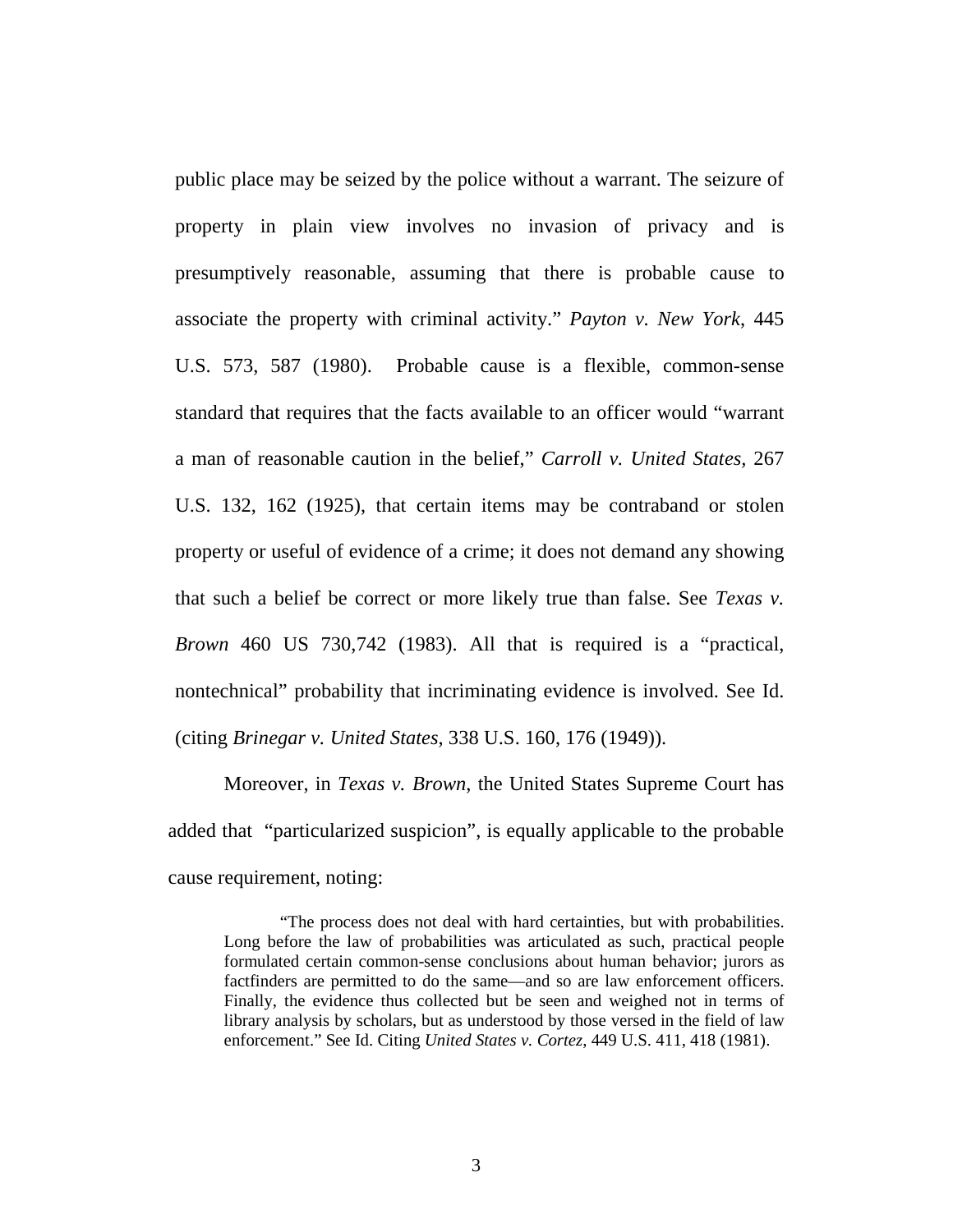The facts underlying *Texas v. Brown* are uniquely similar to the facts of this case. In *Texas v. Brown*, the United States Supreme Court found that a search precipitated by an officer's observation of a driver in a vehicle remove a green balloon from his pocket while in the driver's seat, and drop the balloon to the vehicle's floor, combined with the observation of a loose white powder, and small plastic vials, and the officer's knowledge of methods of drug trafficking was sufficient to warrant a search of the vehicle. 460 U.S. 730, (1983). In this case, the type of hypodermic needle, location of hypodermic needle, and Officer Rucker's prior knowledge of Ms. Manlick's drug involvement all weigh in favor of supporting probable cause to search the vehicle. Also important, is the hypodermic needle in this case, like the balloon, powder, and vials in *Texas v. Brown*, is in and of itself not contraband, but is reflective of possible drug-related activity. Like the officer in *Texas v. Brown*, Officer Rucker's knowledge of drug-related practices does not operated in a vacuum. That is to say, that Officer Rucker would not adequately be performing his duties as law enforcement if he were to essentially ignore his knowledge of Ms. Manlick's prior drug affiliation and the observations, such as the type of hypodermic needle, location/storage of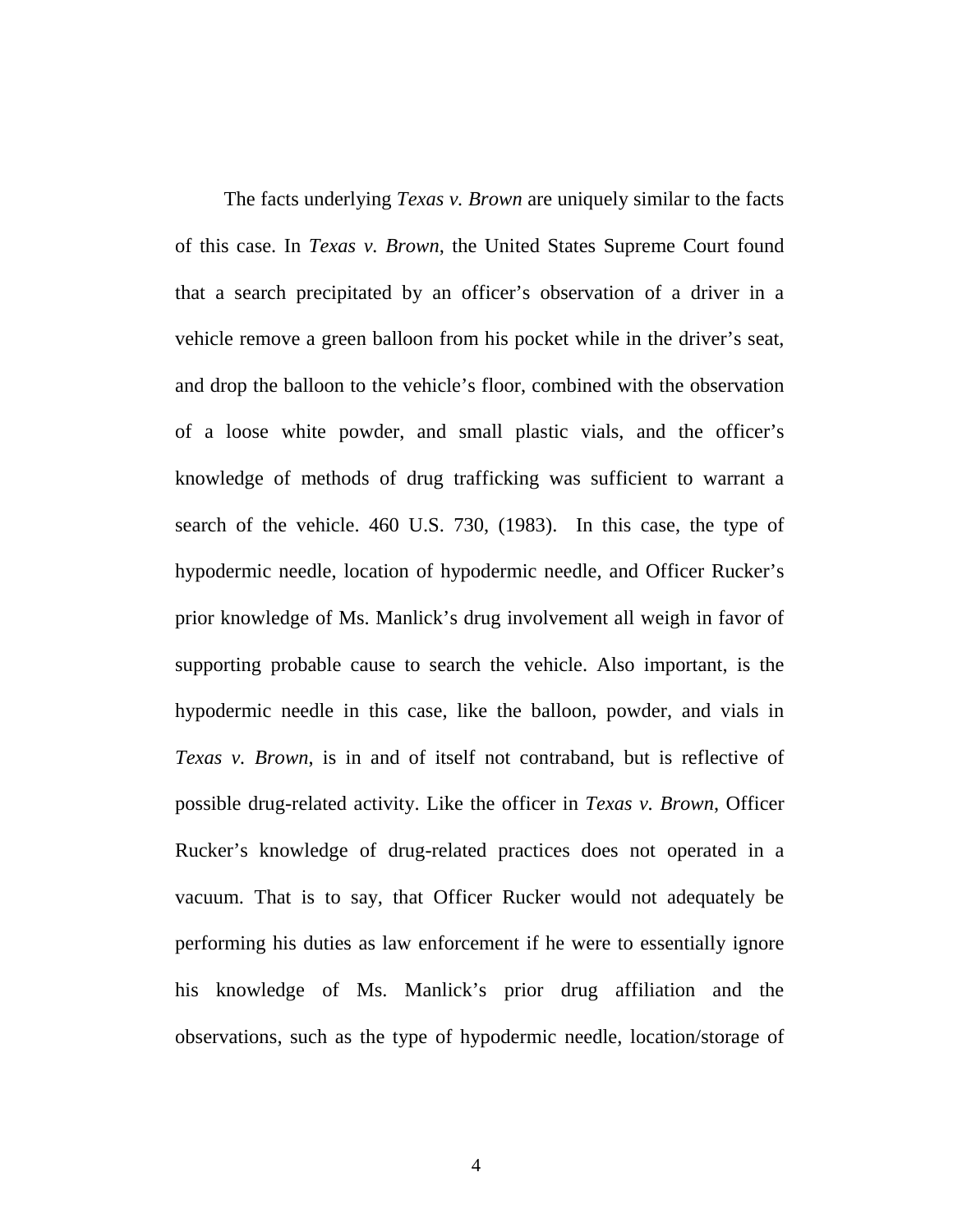the hypodermic needle, which are suggestive of ongoing drug-related activity. For the aforementioned reasons, and those reasons noted by the State at motion hearing, probable cause existed for Officer Rucker to search the vehicle, and the trial court's decision should be affirmed on this issue. (See. R47; 22-24/ A. App. 42-44).

# **2) THE FAILURE OF TRIAL COUNSEL TO ARGUE. § 961.571(1)b DID NOT PREJUDICE THE DEEFENDANT.**

 Trial defense counsel not arguing that hypodermic needles in and of themselves are not drug paraphernalia pursuant Wis. Stat. § 961.571(1)b would not have prejudiced the defendant because this fact had already been identified by the State, and defense, despite their intention to note this as well, merely failed to reiterate what is the law. (See R. 47;24/ R.51;27/ A. App. 44,81). At the time of defense questioning, the State had already elicited the facts and observations of Officer Rucker, to support the observation of the hypodermic needles, so to reexamine this point would have been cumulative presentation of evidence. (See R.47;10,11/ A. App 29,30). At motion hearing the defense placed emphasis in questioning Officer Rucker as to where he was at the time he observed the hypodermic needles, but omitted questioning pertaining to hypodermic needles not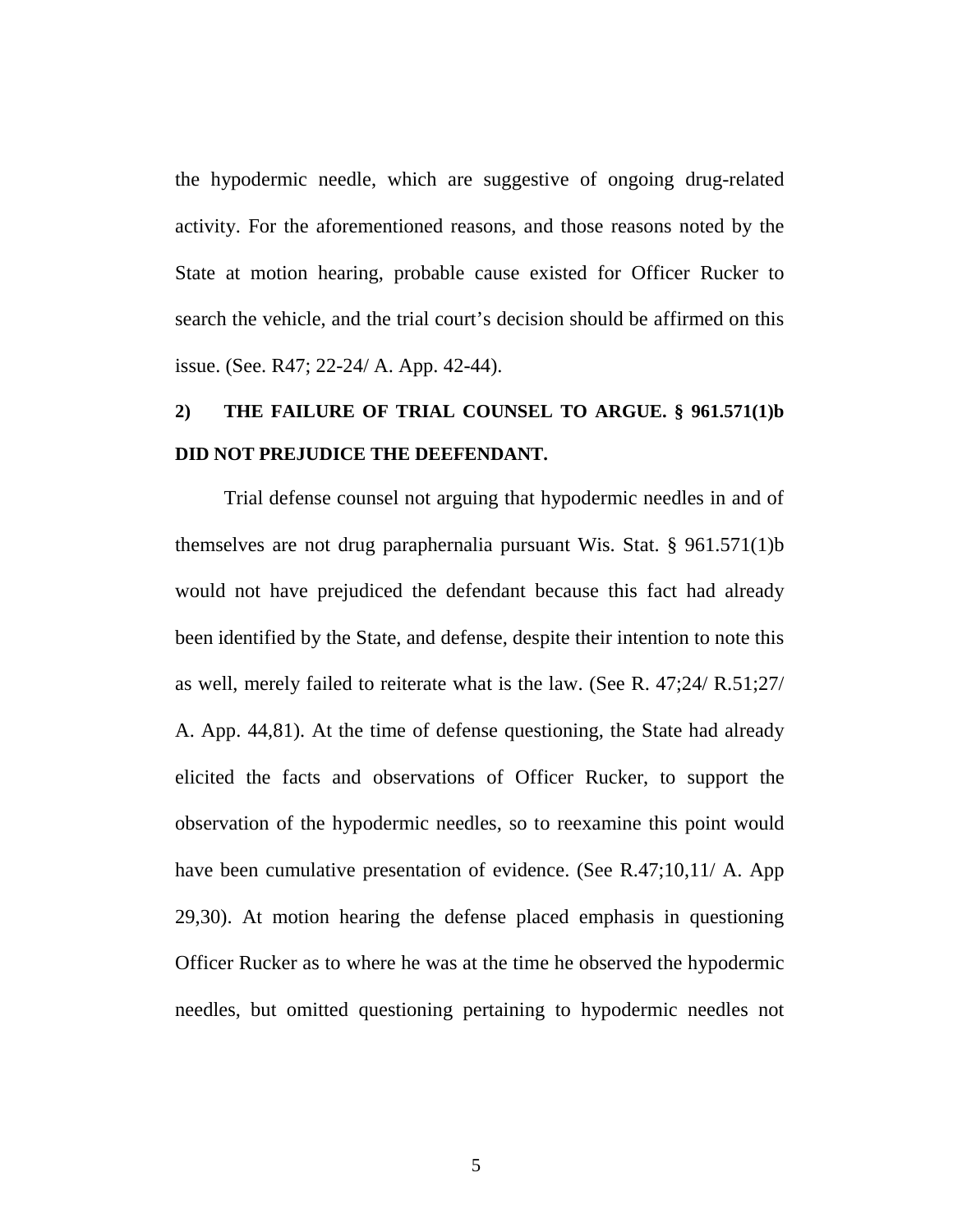qualifying as drug paraphernalia. (R. 47:13-19/ A.App 33-39). This line of questioning, was aimed at addressing the requirements for car searches from *Arizona v. Gant*, 556 U.S. 332 (2009) and also whether Officer Rucker was in a lawful location to observe the hypodermic needles, one of the requirements for the plain view exception to apply. (R.47;25-27/ A.App. 45-47). See also *State v. Bies*, 76 Wis. 2d 457, 251 N.W.2d 461, (Wis. 1977).

 Ms. Manlick argues that because defense counsel did not argue that hypodermic needles are not drug paraphernalia at the motion hearing, that the court would have considered this issue differently. (App. Brief 8). Whether the court may have considered the argument different at the time of the motion hearing is immaterial if the same conclusion that the search of the vehicle was proper was reached. For prejudice to apply, the court would have had to have reached a different conclusion, not necessary to have had a different factors to consider in reaching this conclusion. For these reasons, despite the State maintaining that trial counsel was not ineffective, even if they were, no prejudice could apply in this case because the State correctly articulated that hypodermic needles are not drug paraphernalia, and defense counsel elicited a proper range of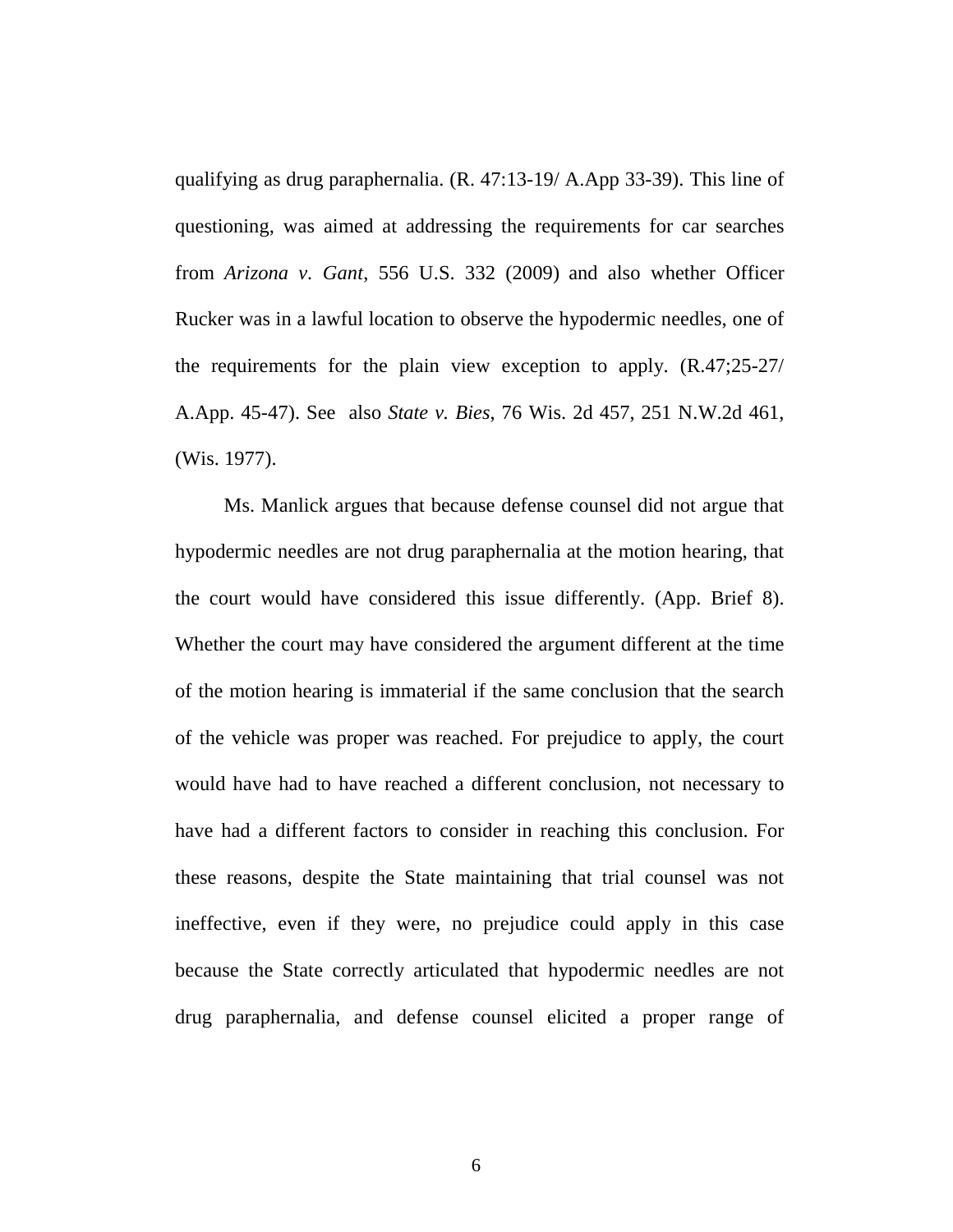questions and argument to explore whether the search was proper within the scope of *Gant* and *Bies,* and the trial court had this information available for their consideration.

 Moreover, if trial counsel is to be found ineffective, and the defendant was prejudiced as a result, this case highlights an ongoing concern of the State, pertaining to the ongoing practice of form motions being used to generate evidentiary hearings. The motion filed in this case was conclusory in nature and did not make any reference as to the particular grounds why the evidence should be suppressed, merely that the search was unconstitutional. (See R. 18/ R App.1). Such motions are insufficient per Wis. Stat.  $\S 971.30(2)(c)$ , that requires that a motion must state with particularity the grounds for the motion and the order or relief sought. One implication of a boilerplate motion practice is that these motions on their face may not merit an evidentiary hearing<sup>1</sup>; however common practice and judicial efficiency routinely dictates that courts

<u>.</u>

<sup>&</sup>lt;sup>1</sup> See *State v. Velez*, 224 Wis.2d 1, 589 N.W.2d 9, (Wis. 1999) which notes: "However, if the motion does not allege sufficient facts, the circuit court has the discretion to deny the motion without holding an evidentiary hearing if it finds one of the following circumstances: 1) the defendant failed to allege sufficient facts in his or her motion to raise a question of fact; 2) the defendant presented only conclusory allegations; or 3) the record conclusively demonstrates that the defendant is not entitled to relief.", (citing *State v. Bentley*, 201 Wis.2d 303, 310-311, 548 N.W.2d50 (Wis. 1996).; See also *Nelson v. State*, 54 Wis.2d 489, 195 N.W.2d 629 (Wis. 1972).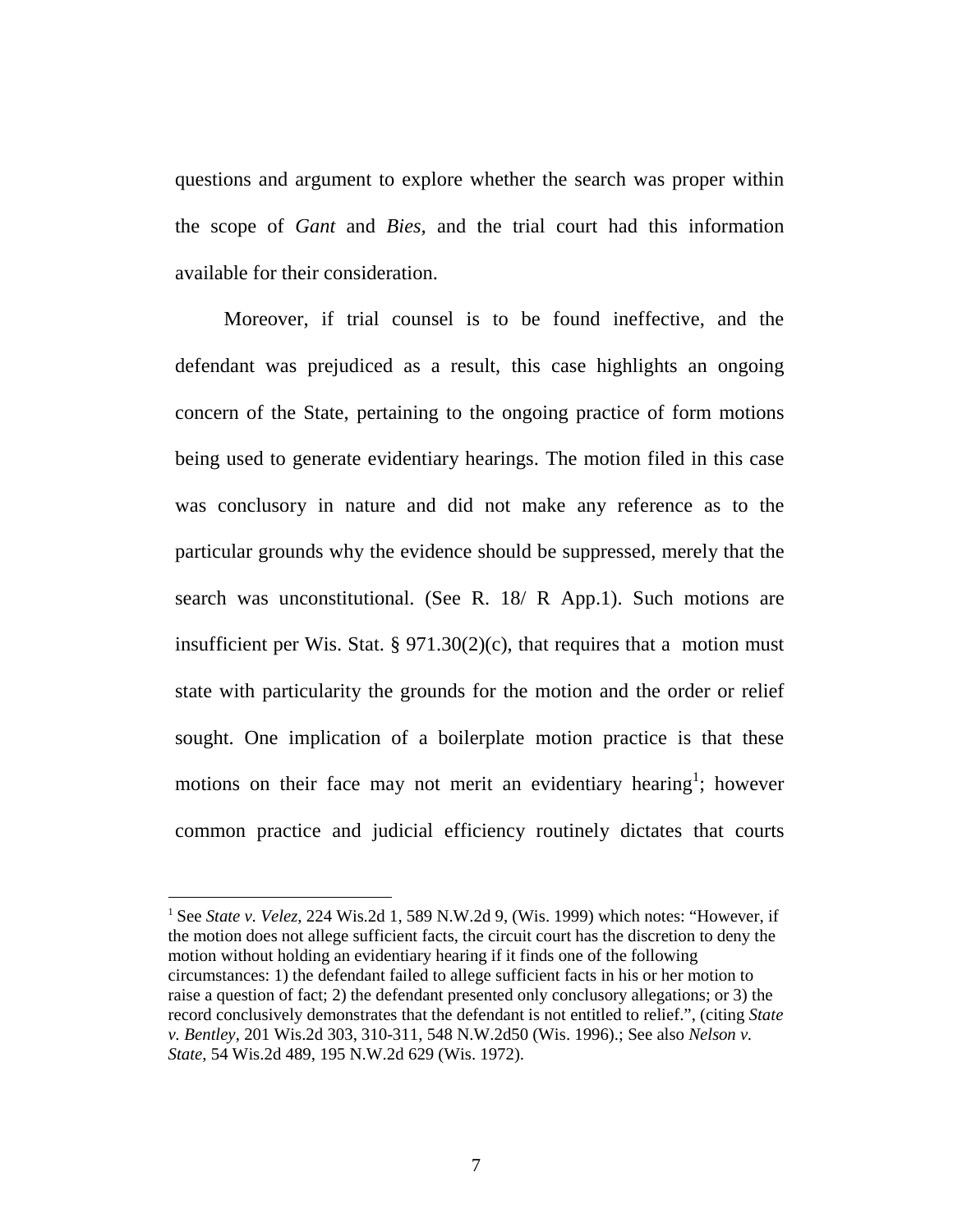allow the motion hearings. Another implication, which is present in this case, is that defense counsel could be found to be ineffective where an alternative point of suppression is not raised at the motion hearing, which had not been referenced in the motion. If this were the case, then the potential for defense to be ineffective would be present at the moment a boilerplate suppression motion is filed and each legitimate theory of suppression is not raised in the motion.

 The State continues to urge trial courts to uphold the requirements for motions noted in *Nelson* and *Velez*, and to not allow evidentiary motions unless a motion is properly plead, as this method ensures that a motion hearing is tailored to the basis of the suppression, the record is supported with a motion that confirms that the defense has considered grounds for suppression and has chosen a particular grounds to pursue, and the defendant has proper and thorough representation. In the absence of this practice, the circumstance which is present here may arise again and again. That is, where a motion to suppress is pursued, and litigated with a specific approach as to the grounds for suppression, and alternative grounds for suppression is present, but not explicitly raised, there remains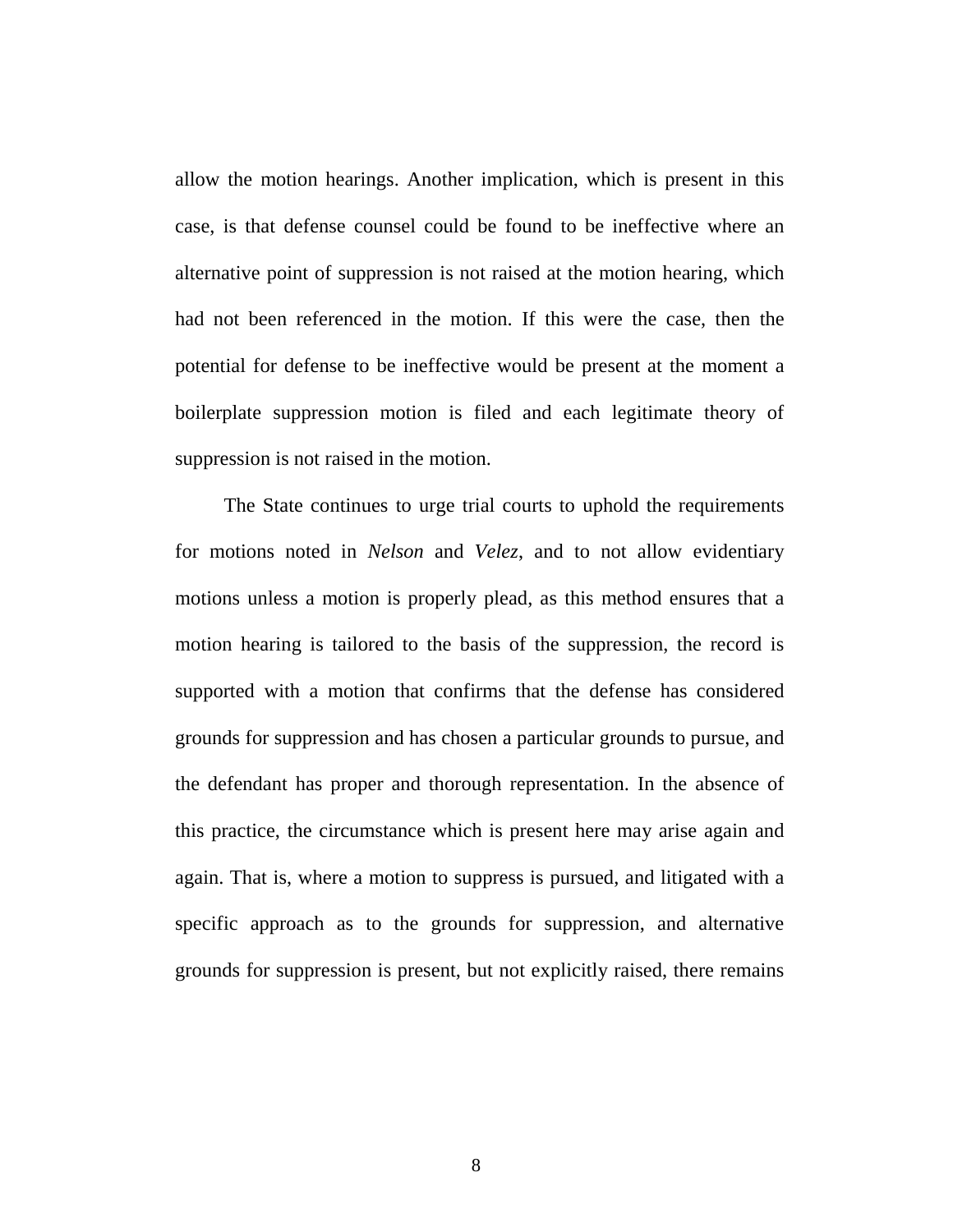the potential for defense to be found ineffective and the defendant's rights prejudiced as a result.

 In this case, because defense counsel explored the issue of the hypodermic needle not being drug paraphernalia at the preliminary hearing, and examined and argued the facts set forth at the motion hearing in accordance with the law of plain view and vehicle searches, this methodology is reflective of an proper diligence of trial counsel, and trial counsel should not be found ineffective. Moreover, the defendant's rights could not have been prejudiced because trial counsel's methodology did not fall below an objective standard of reasonableness within the meaning of *Strickland v. Washington*, 466 U.S. 668, 688 (1984). For these reasons, this court could overturn the trial court's decision that trial counsel was ineffective, or alternatively affirm that even if they were ineffective the defendant's rights were not prejudiced as defense counsel's methodology was reasonable.

#### **V. CONCLUSION**

For the reasons set forth above, Officer Rucker had the requisite probable cause to search the vehicle, and if it is found that trial counsel was ineffective, the failure of trial counsel to argue Wis. Statute § 961.571(b)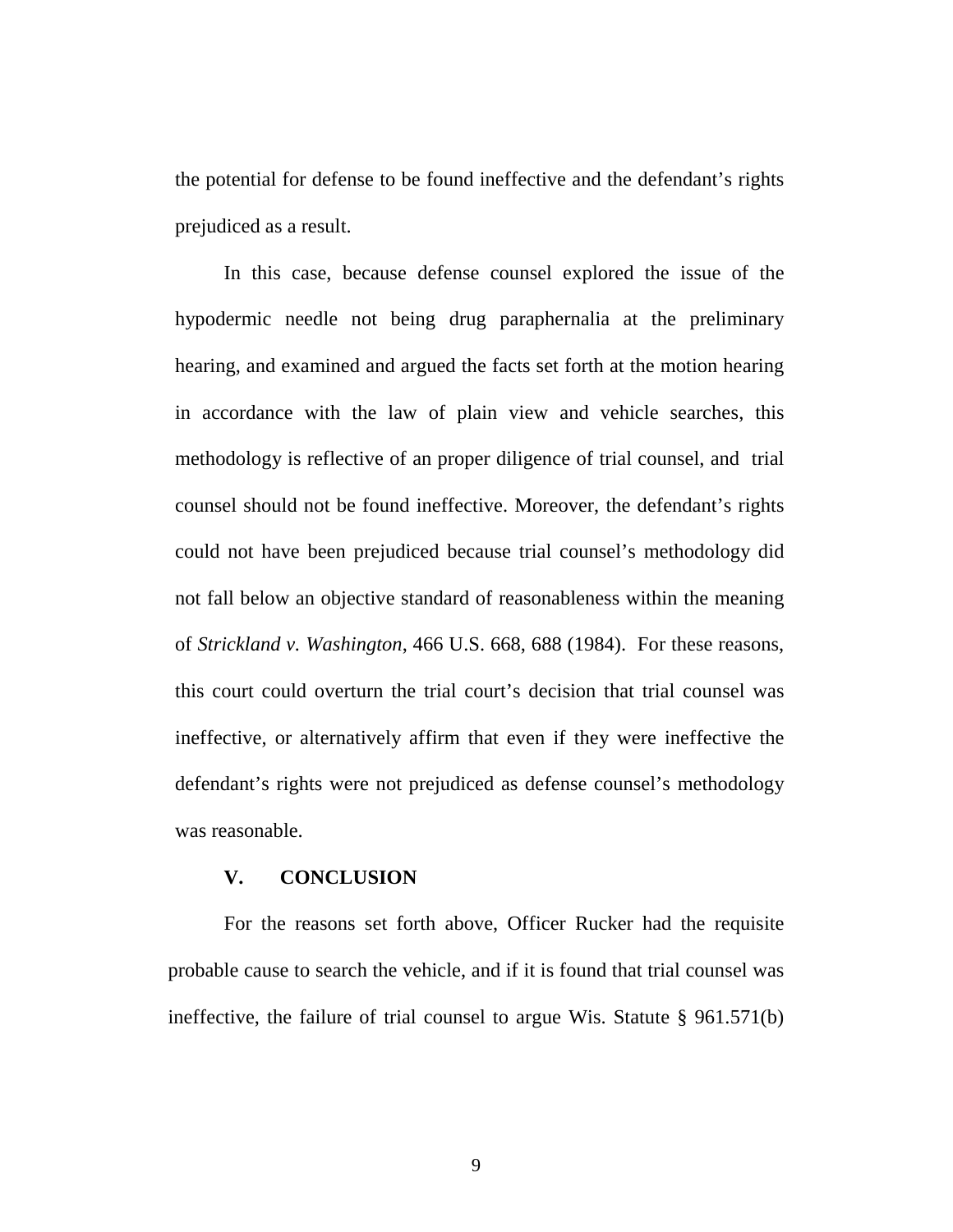did not prejudice Ms. Manlick's case, as trial counsel's methodology was reasonable, and the trial court's decision should be affirmed.

Dated at Fond du Lac, Wisconsin this 9th day of February, 2015

 $\mathbf{B}$ y:

Douglas R. Edelstein WSBA No. 1070550 Attorney for the Respondent

#### **VI. CERTIFICATIONS**

 I hereby certify that this brief conforms to the rules contained in Wis. Stat. § 809.19(8)(b) and (c) for a brief and appendix produced with a proportional serif font. The length of this brief is 10 pages, 1803 words.

I further certify pursuant to Wis. Stat. § 809.19(12)(f) that the text of the electronic copy of the brief is identical to the text of the paper copy of the brief, *other than the appendix material is not included in the electronic version.* 

I further certify that filed with this brief, either as a separate document or as a part of this brief, is an appendix that complies with s.  $809.19(2)(a)$  and that contains, at a minimum: (1) a table of contents, (2) the findings or opinion of the circuit court; and (3) portions of the record essential to an understanding of the issues raised, including oral or written findings or decision showing the circuit court's reasoning regarding these issues.

I further certify that if this appeal is taken from a circuit court order or judgment entered in a judicial review of an administrative decision, the appendix contains the findings of fact and conclusions of law, if any, and final decision of the administrative agency.

I further certify that if the record is required by law to be confidential, the portions of the record included in the appendix are reproduced using first names and last initials instead of full names of persons, specifically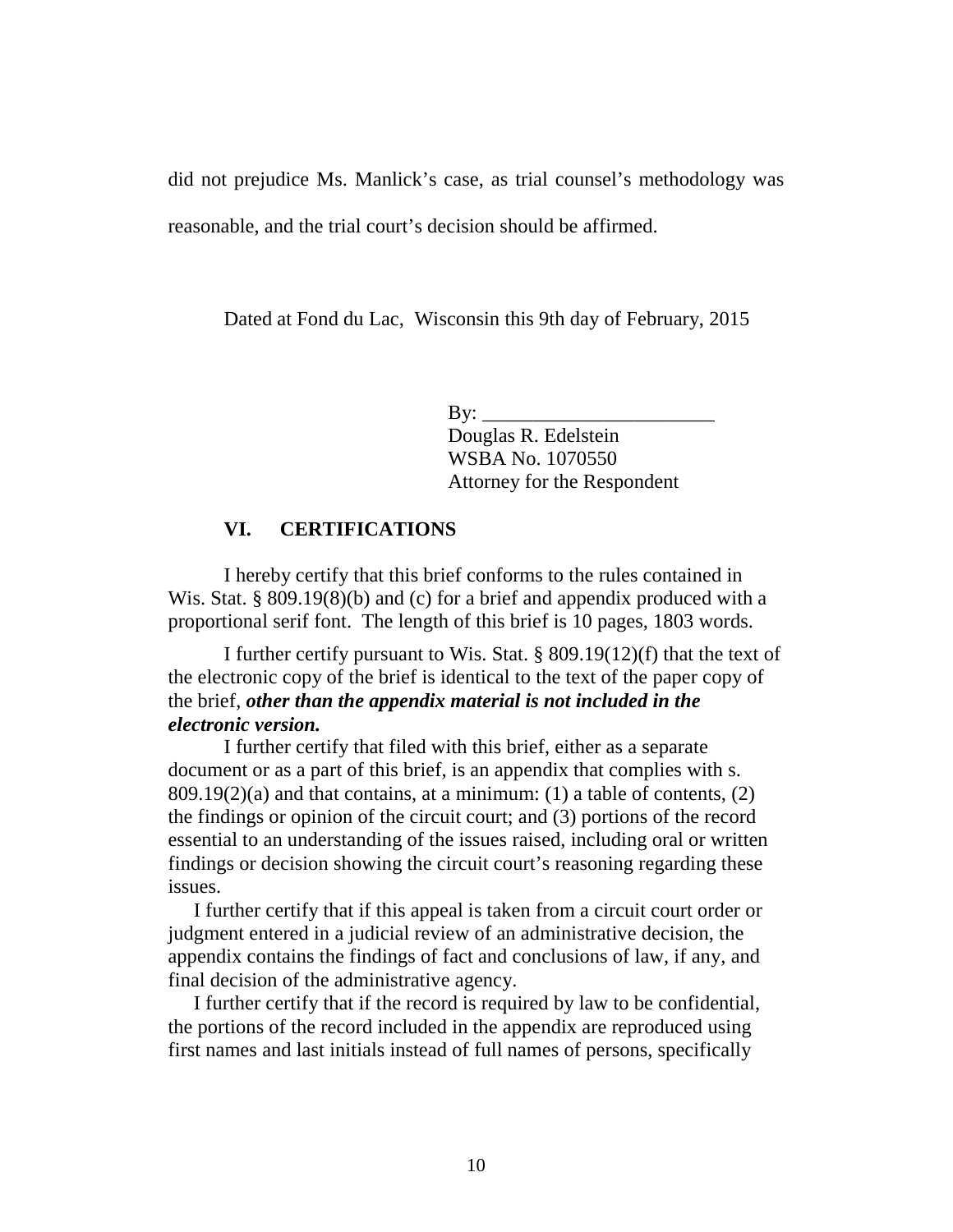including juveniles and parents of juveniles, with a notation that the portions of the record have been so reproduced to preserve confidentiality and with appropriate references to the record.

I further certify that on the date of signature I routed this brief to our office station for first class US Mail Postage to be affixed and mailed to:

#### **Clerk's Office (10 copies)**

Wisconsin Court of Appeals 110 East Main Street, Suite 215 P.O. Box 1688 Madison, WI 53701-1688

#### **Atty. Jeffrey A. Main (3 copies)**

 404 W. Main St., Ste. 102 Oshkosh, WI 54901

Dated this 9th day of February, 2015 at Fond du Lac, Wisconsin by:

 $\frac{1}{\sqrt{2}}$  ,  $\frac{1}{\sqrt{2}}$  ,  $\frac{1}{\sqrt{2}}$  ,  $\frac{1}{\sqrt{2}}$  ,  $\frac{1}{\sqrt{2}}$  ,  $\frac{1}{\sqrt{2}}$  ,  $\frac{1}{\sqrt{2}}$  ,  $\frac{1}{\sqrt{2}}$  ,  $\frac{1}{\sqrt{2}}$  ,  $\frac{1}{\sqrt{2}}$  ,  $\frac{1}{\sqrt{2}}$  ,  $\frac{1}{\sqrt{2}}$  ,  $\frac{1}{\sqrt{2}}$  ,  $\frac{1}{\sqrt{2}}$  ,  $\frac{1}{\sqrt{2}}$ 

 Douglas R. Edelstein Bar No. 1070550 Assistant District Attorney Fond du Lac County, Wisconsin